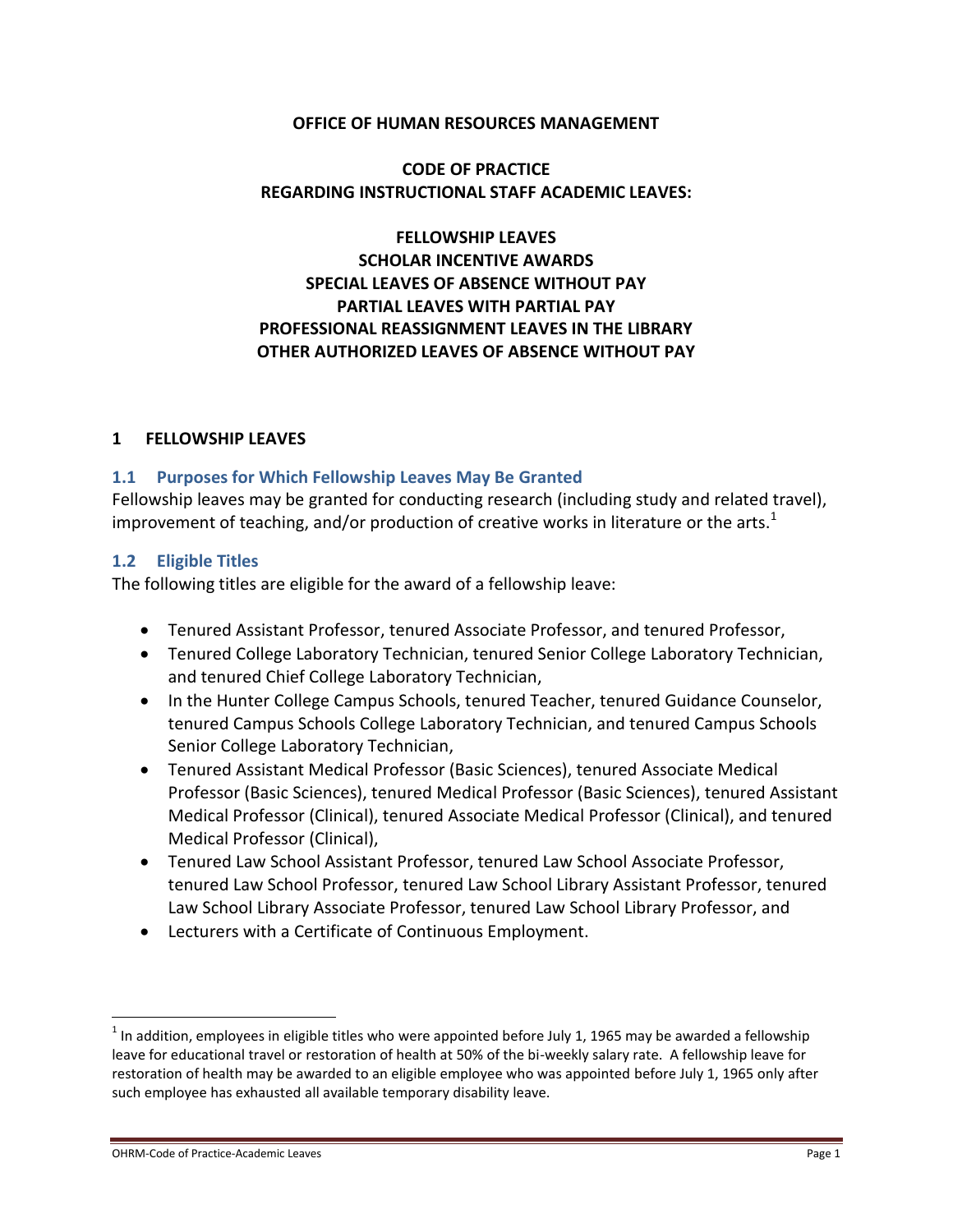## **1.3 Eligibility Criteria**

In order to be eligible for consideration for a fellowship leave, the individual must be in an eligible title and be tenured or have a Certificate of Continuous Employment. Untenured individuals in professorial titles who are on leave from the Lecturer title in which they have a Certificate of Continuous Employment are also eligible to apply.<sup>2</sup>

In addition, the individual must have six years of continuous paid full-time service with the University exclusive of fellowship leaves and most other leaves.<sup>3</sup> Full-time service in an eligible title prior to achieving tenure, including contiguous substitute service, counts as service towards a fellowship leave.<sup>4</sup> A fellowship leave breaks service toward another fellowship leave. At the expiration of a fellowship leave, the individual must accumulate another six years of continuous paid full-time service before being again eligible for a fellowship leave. A leave without pay or a Scholar Incentive Award acts as a bridge, that is, continuous paid full-time service before and after these leaves may be aggregated to achieve the required six years of service.<sup>5</sup>

### **1.4 Types of Fellowship Leaves**

There are three types of fellowship leaves:

- A full year leave at 80% of the bi-weekly salary rate,
- A one-half year leave at 80% of the bi-weekly salary rate, and
- A one-half year leave at full pay.<sup>6</sup>

A full-year fellowship leave may be for the fall and succeeding spring semester or for the spring and succeeding fall semester. In addition, the University has permitted a full year fellowship leave to be taken with one semester intervening between halves of the leave, for example, on successive fall semesters or on successive spring semesters, when such an arrangement is determined to be mutually advantageous to the fellowship leave recipient and the college.

### **1.5 Review and Approval**

 $\overline{a}$ 

A University application is submitted to the Department Personnel and Budget committee, or its equivalent. On the application, the faculty member sets forth his/her plan of work for the period of the fellowship leave.

 $2$  If an untenured faculty member on leave from the Lecturer title with a Certificate of Continuous Employment is granted a one-half year fellowship leave at full pay, the leave counts toward the period of time necessary to achieve tenure. The period of all other fellowship leaves acts, for tenure purposes, as a bridge linking full years of service creditable towards tenure before and after the fellowship leave.

 $3$  Temporary Disability Leave at full pay and other full pay leaves will be counted as service.

<sup>&</sup>lt;sup>4</sup> Service in a school or college maintained in whole or in part with City funds immediately preceding service in CUNY also counts as service, up to a maximum of three years.

<sup>&</sup>lt;sup>5</sup> For purposes of counting full years of service towards a Fellowship Leave, full-time service is counted by semesters. Thus, for example, active full-time service in a fall semester followed by active full-time service in a spring semester or active service in a spring semester followed by service in a fall semester will count as a year of service. This is true even if there is a break in active full-time service between semesters.

 $^6$  There is an expectation that there will be at least one one-half year leave at full pay every other year at each college.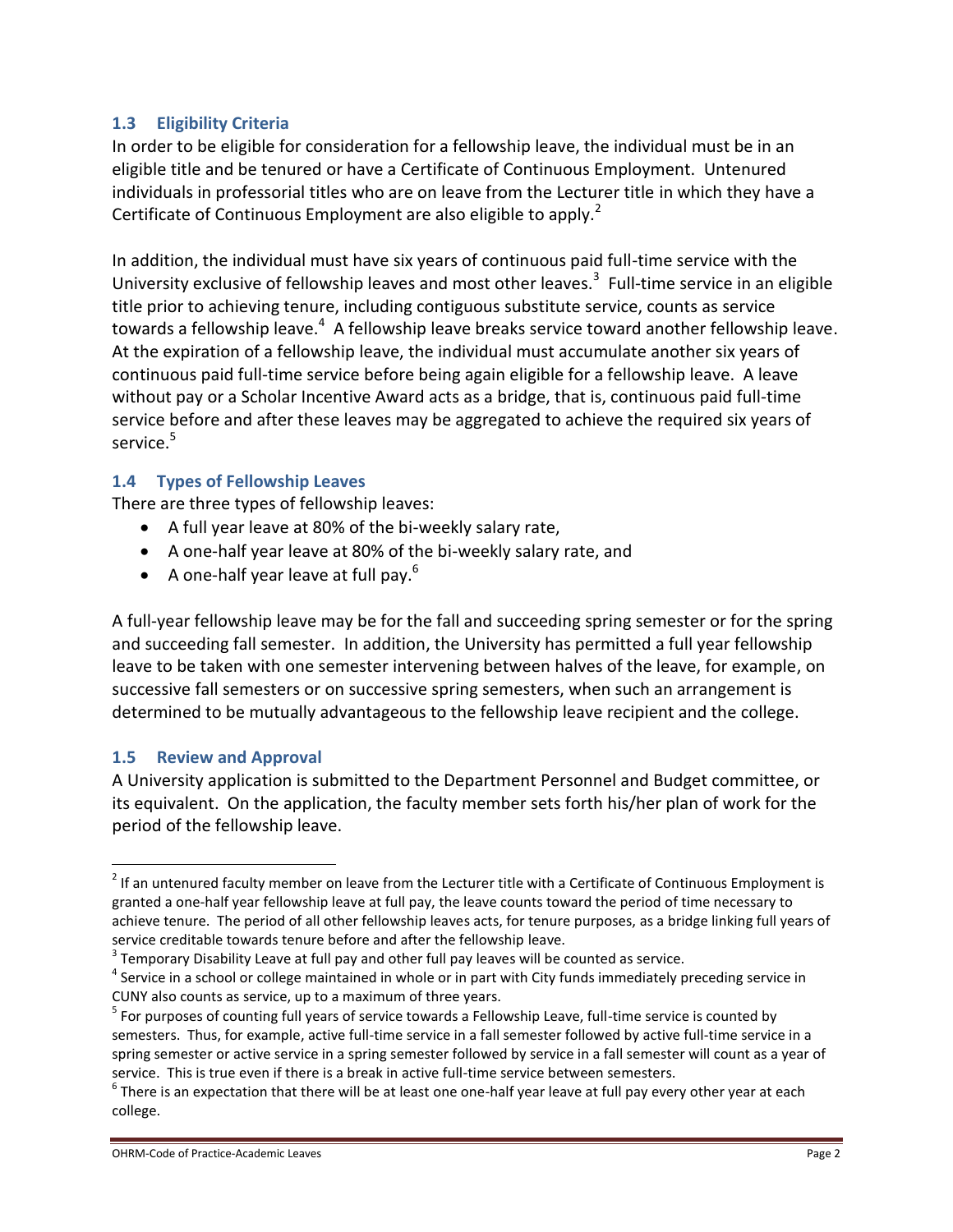If the Department Personnel and Budget Committee approves, the application is sent to the College-wide Personnel and Budget Committee. If that Committee approves, the application is forwarded to the President. The Committee endorsement includes the representation that the work of the department can be carried out effectively during the period of the leave and that the applicant's work while on the leave is consonant with the principles of the fellowship leave. Upon receiving the College-wide Committee's endorsement, the President makes his/her own recommendation to the Board of Trustees via the Chancellor's University Report for its approval. The President may confer with Vice Presidents, Deans, or other campus executives before making a recommendation. Before the fellowship leave is forwarded to the Board of Trustees for approval, the College's Office of Human Resources, or other appropriate college office, should review the application to ensure that it is consonant with applicable rules and procedures.

## **1.6 Early Termination of a Full-Year Fellowship Leave**

The staff member may terminate a full-year fellowship leave after one semester upon written notice to the President. Such notice is required by October 30 to cancel the leave for the subsequent spring semester and March 30 to cancel the leave for the subsequent fall semester. This termination relieves the University of any obligation to further claims for the second half of the leave. The staff member will be eligible for another fellowship leave after six years of service following the termination of the leave.

### **1.7 Post-Fellowship Leave Requirements**

### **1.7.1 Return to Active Service for One Year**

When applying for a fellowship leave, the staff member commits to return to active service in the University for at least one (1) year following the end of the leave,<sup>7</sup> unless the Board of Trustees expressly waives this requirement. Waivers of this return-to-service requirement must be reviewed and approved by the Office of Human Resources Management before submission to the Board of Trustees for approval via an entry on the Chancellor's University Report Addendum. Waivers have been granted when the return to service would be impossible or very difficult, usually due to personal illness. Waivers have also been granted to permit a fellowship leave recipient to participate in an Early Retirement Incentive authorized by statute.

### **1.7.2 Post-Fellowship Leave Report**

Within 30 days of the expiration of the fellowship leave, the staff must submit a written report to the Department Chair on the recipient's activities during the fellowship leave.

# **1.8 Creditable Service for Retirement**

The University will request the appropriate retirement system to credit the period of the fellowship leave as service for retirement purposes.<sup>8</sup> The period of the fellowship leave shall be credited for increment purposes.

 $7$  Travia Leave is counted as service for this purpose.

 $^8$  Service credit does not apply to members of the Optional Retirement Program (TIAA-CREF).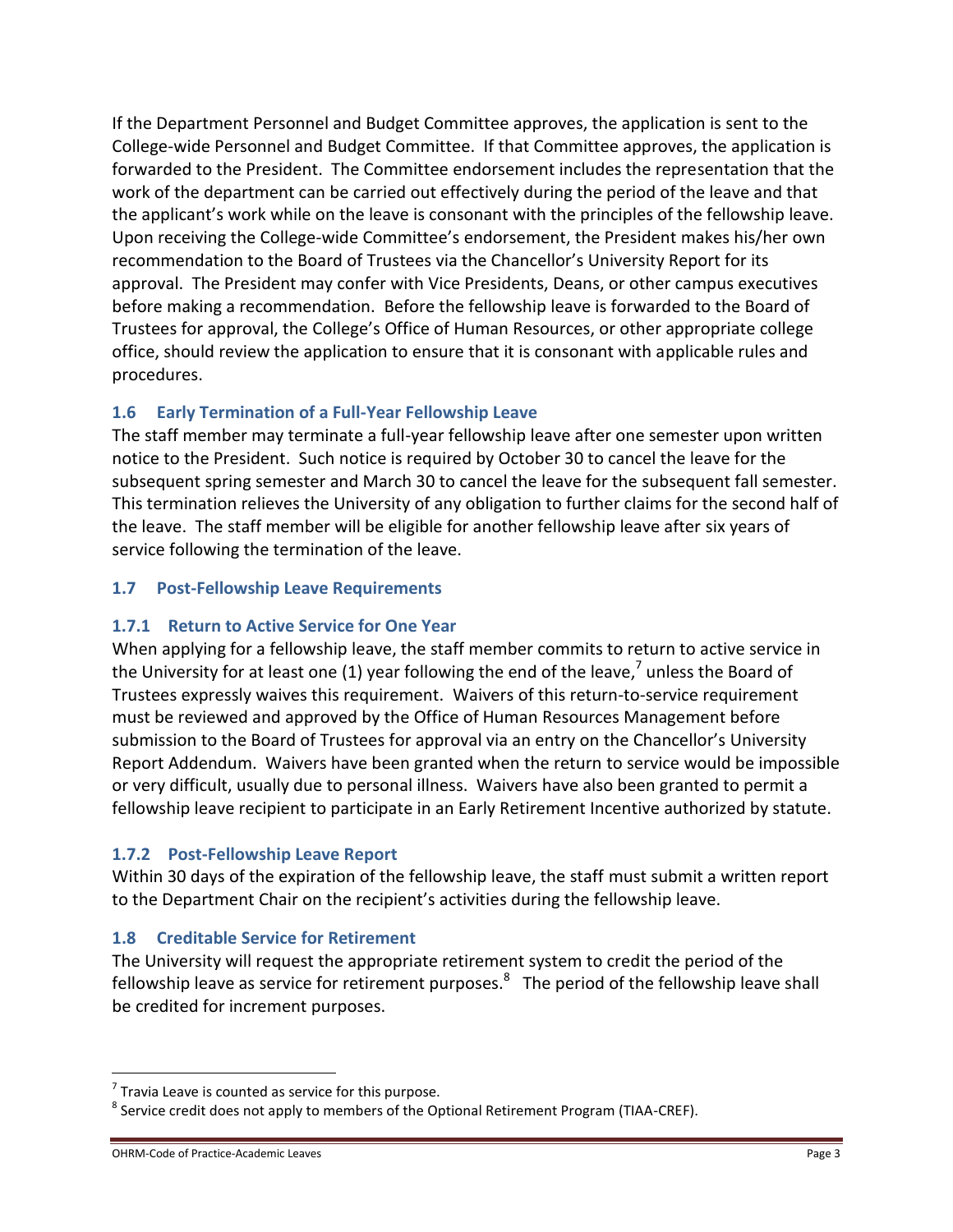## **1.9 Calendar**

Fellowship Leaves conform to the following schedule.

- Leave for the Full Academic Year: The leave begins on the third day, excluding Saturday and Sunday, preceding August 30 and ends on the day before the beginning of the following Fall semester (that is, the leave ends at the close of business on the fourth day preceding the following August 30, excluding Saturday and Sunday.)
- Leave for the Fall semester: The leave begins on the third day, excluding Saturday and Sunday, preceding August 30 and ends on January 31 or the day before the first day of classes of the spring semester (whichever is earlier).
- Leave for the Spring semester: The leave begins on February 1 or the first day of classes in the Spring semester (whichever is earlier) and ends on June 30.

### **1.10 Summer Compensation**

Faculty members who have the summer annual leave period prescribed by Article 14.1 (teaching faculty) or Article 14.3 c) (faculty in counselor titles) of the PSC/CUNY collective bargaining agreement will be compensated for the months of July and August as follows:

A full year leave at 80% of the bi-weekly salary rate: The months of July and August (up to the commencement of the subsequent fall semester) will be paid at 80% of the bi-weekly salary rate.<sup>9</sup>

A one-half year leave at 80% of the bi-weekly salary rate: If the fellowship leave was taken in the fall semester and the faculty member returned to active service for the spring semester, the faculty member will be paid at 100% of the bi-weekly salary rate for the month of July and at 80% of the bi-weekly rate for the month of August (up to the commencement of the subsequent fall semester). If the faculty member was in active service in the fall semester and took the fellowship leave in the spring semester, the faculty member will be paid at 80% of the bi-weekly salary rate for the month of July and at 100% of the bi-weekly salary rate for the month of August (up to the commencement of the subsequent fall semester).

A one-half year leave at full pay: If the leave was taken in either semester and the faculty member was in active service in the other semester, both July and August will be paid at 100% of the bi-weekly salary rate.

 $9$  If the full year fellowship leave at 80% of the bi-weekly salary rate is taken in successive fall semesters, the month of July following each academic year in which a semester of the leave was taken will be paid at 100% of the biweekly rate, while the two months of August will be paid at 80% of the bi-weekly rate (up to the commencement of the fall semester following the second academic year in which the leave was taken). If the full year fellowship leave at 80% of the bi-weekly salary rate is taken in successive spring semesters, the month of July following each academic year in which a semester of the leave was taken will be paid at 80% of the bi-weekly rate, while the two months of August will be paid at 100% of the bi-weekly rate (up to the commencement of the fall semester).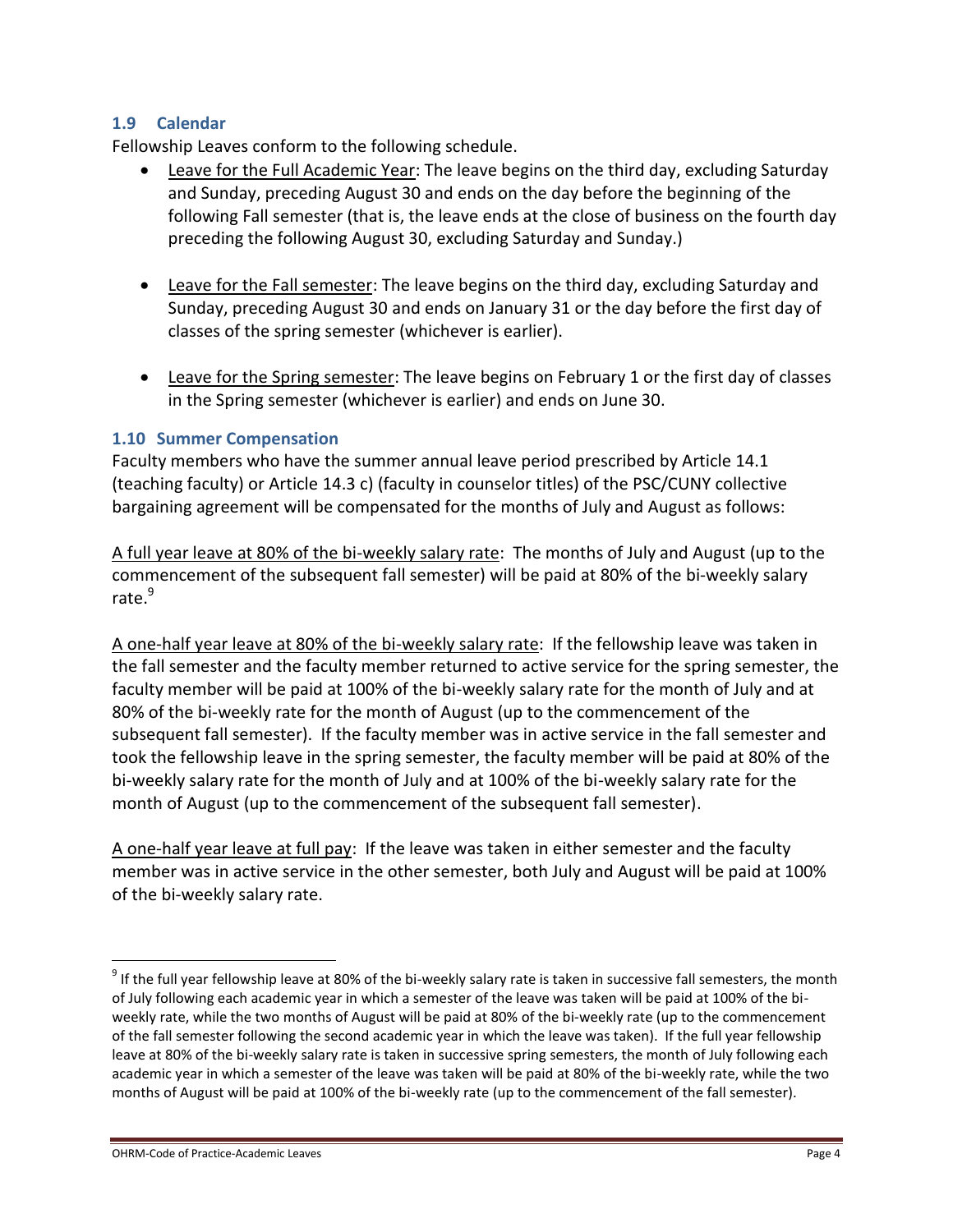# **1.11 Fellowship Leaves and Summer Employment**

For the purposes of the Board of Trustees' "Statement of Policy on Multiple Positions," fellowship leaves cover periods within the boundaries of the academic year, and do not include the period of annual leave of teaching faculty, as defined in the PSC/CUNY collective bargaining agreement.<sup>10</sup>

# **2 SCHOLAR INCENTIVE AWARDS**<sup>11</sup>

## **2.1 Purpose for which Scholar Incentive Awards May Be Granted**

The purpose of Scholar Incentive Awards is to facilitate bona fide and documented scholarly research. Applications that reflect other purposes, such as meeting degree requirements, service outside the University, or other professional, career or personal reasons, shall not be considered for these Awards.

## **2.2 Eligible Titles**

In order to be eligible for consideration for a Scholarship Incentive Award, the individual must be a full-time instructional staff member in one of the following titles: Professor, Associate Professor, Assistant Professor, Instructor, Lecturer, University Professor, Distinguished Professor, Assistant Medical Professor (Basic Sciences), Associate Medical Professor (Basic Sciences), Medical Professor (Basic Sciences), Assistant Medical Professor (Clinical), Associate Medical Professor (Clinical), and Medical Professor (Clinical).

## **2.3 Eligibility Criteria**

In addition to appointment to an eligible title, the individual must have completed not less than one full year of continuous paid full-time service with the University before becoming eligible for a Scholar Incentive Award. An individual shall be eligible for a subsequent Scholar Incentive Award after six (6) years of creditable service with the University since the completion of the last Scholar Incentive Award.<sup>12</sup> A Scholar Incentive Award may not be held concurrently with a Fellowship Leave.

## **2.4 Duration of Scholar Incentive Award**

A Scholar Incentive Award shall be for not less than one semester nor more than one year in duration.

### **2.5 Review and Approval**

 $\overline{a}$ 

A University application is submitted to the Department Personnel and Budget committee, or its equivalent. On the application, the faculty member sets forth his/her plan of work for the period of the Scholar Incentive Award.

 $10$  Library instructional staff do not accrue annual leave during the period of the fellowship leave.

 $11$  Scholar Incentive Awards are authorized pursuant to Article 25.5 of the PSC/CUNY collective bargaining agreement.

 $12$  For purposes of counting full years of service towards a Scholar Incentive Award, full-time service is counted by semesters. Thus, for example, active full-time service in a fall semester followed by active full-time service in a spring semester or active service in a spring semester followed by service in a fall semester will count as a year of service. This is true even if there is a break in active full-time service between semesters.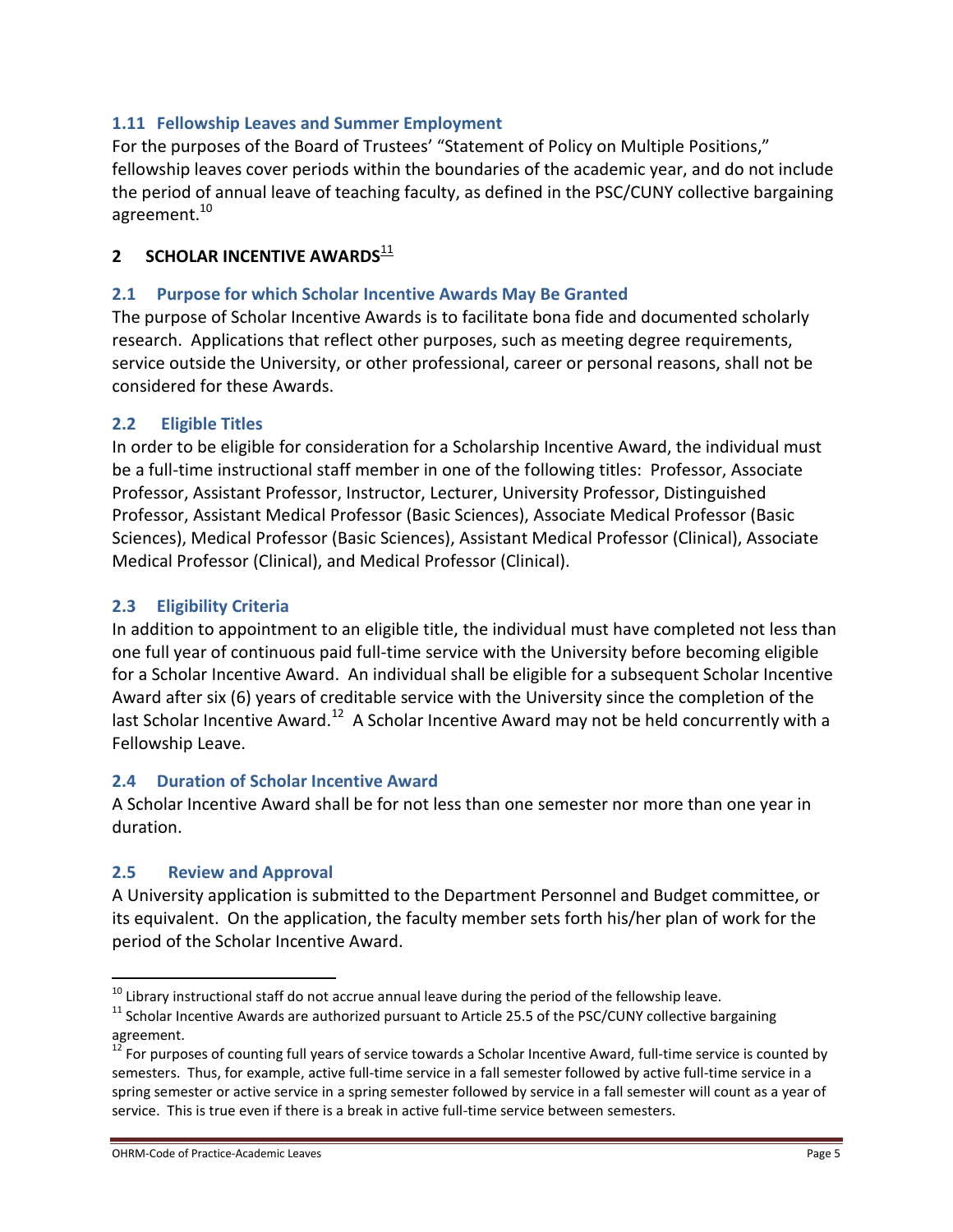If the Department Personnel and Budget Committee approves, the application is sent to the College-wide Personnel and Budget Committee. If that Committee approves, the application is forwarded to the President. The Committee endorsement includes the representation that the work of the department can be carried out effectively during the period of the leave and that the applicant's work while on the leave is consonant with the principles of the Scholar Incentive Award. Upon receiving the College-wide Committee's endorsement, the President makes his/her own recommendation to the Board of Trustees via the Chancellor's University Report for its approval. The President may confer with Vice Presidents, Deans, or other campus executives before making a recommendation. Before the Scholar Incentive Award is forwarded to the Board of Trustees for approval, the College's Office of Human Resources, or other appropriate college office, should review the application to ensure that it is consonant with applicable rules and procedures.

# **2.6 Creditable Service**

If a Scholar Incentive Award is immediately preceded by full-time continuous service creditable for tenure or a Certificate of Continuous Employment or Fellowship Award and immediately followed by such full-time continuous service, the period of creditable service immediately preceding the Scholar Incentive Award shall be counted in computing the years of service required for the granting of tenure, Certificate of Continuous Employment or eligibility for a Fellowship Leave.

## **2.7 Calendar**

Scholar Incentive Awards conform to the following schedule.

- Leave for the Full Academic Year: The leave begins on the third day, excluding Saturday and Sunday, preceding August 30 and ends on the day before the beginning of the following Fall semester (that is, the leave ends at the close of business on the fourth day preceding the following August 30, excluding Saturday and Sunday).
- Leave for the Fall semester: The leave begins on the third day, excluding Saturday and Sunday, preceding August 30 and ends on January 31 or the day before the first day of classes of the spring semester (whichever is earlier).
- Leave for the Spring semester: The leave begins on February 1 or the first day of classes in the Spring semester (whichever is earlier) and ends on June 30.

# **2.8 Compensation**

An individual may be compensated by the University for up to 25% of the annual salary rate. The total amount of money earnable with outside support and University salary may not exceed 100% of the annual salary rate that the person would have received without the leave. The amount of compensation by the University may be less than 25% if the amount of any outside fellowship and grant support received would result in earnings above 100% of salary.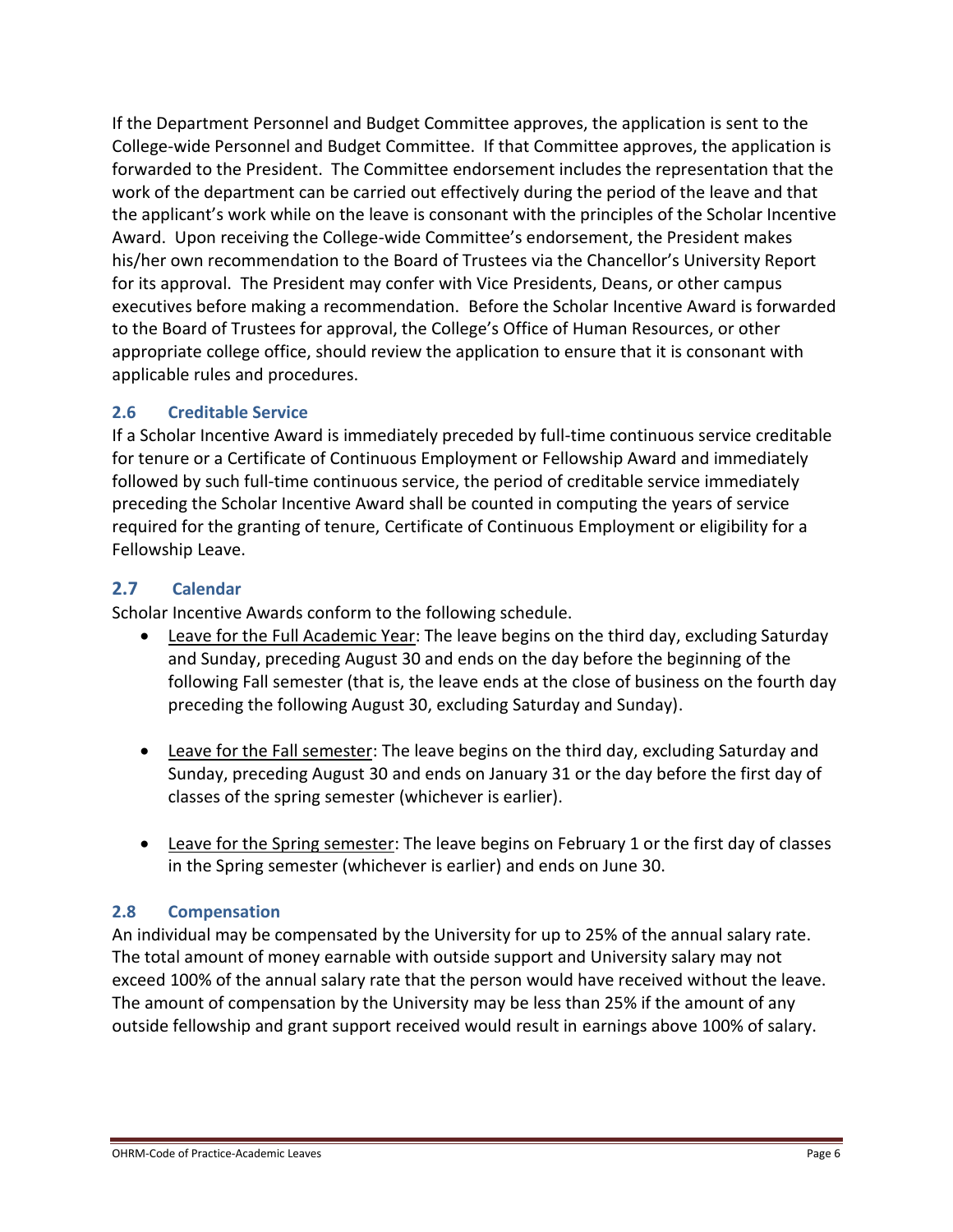Faculty members who have the summer annual leave period prescribed by Article 14.1 (teaching faculty) or Article14.3 c) (faculty in counselor titles) of the PSC/CUNY collective bargaining agreement will be compensated for the months of July and August as follows:

- Full Year Scholar Incentive Award: If the Scholar Incentive Award was taken for the entire academic year, the months of July and August (up to the commencement of the subsequent fall semester) will be paid at the same percentage of the bi-weekly rate as the University paid during the Scholar Incentive Award.
- Scholar Incentive Award for One Semester: If the Scholar Incentive Award was taken in the fall semester and the faculty member returned to active service for the spring semester, the faculty member will be paid at 100% of the bi-weekly salary rate for the month of July and at the same percentage of the bi-weekly rate as the University paid during the Scholar Incentive Award for the month of August (up to the commencement of the subsequent fall semester). If the faculty member was in active service in the fall semester and took the Scholar Incentive Award in the spring semester, the faculty member will be paid at the same percentage of the bi-weekly rate as the University paid during the Scholar Incentive Award for the month of July and at 100% of the bi-weekly salary rate for the month of August (up to the commencement of the subsequent fall semester).

# **3 SPECIAL LEAVES OF ABSENCE WITHOUT PAY<sup>13</sup>**

# **3.1 Purpose**

Special leaves of absence without pay may be requested for study, writing, research, a creative project, or public service of reasonable duration.<sup>14</sup> The colleges are encouraged to consult with the Office of Academic Affairs should there be any questions concerning the purpose for which a particular leave is being requested.

# **3.2 Eligible Titles**

 $\overline{a}$ 

Tenured faculty, tenured instructional staff in the College Laboratory Technician (CLT) series and in the Registrar series, and Lecturers with a Certificate of Continuous Employment are eligible for special leaves of absence without pay.<sup>15</sup>

# **3.3 Types of Special Leaves of Absence Without Pay**

Special Leaves of Absence Without Pay are characterized as follows:

- a) Special Leave with Increment Credit, with Retirement Credit
- b) Special Leave with Increment Credit, without Retirement Credit

<sup>&</sup>lt;sup>13</sup> While the faculty member is in unpaid status, he/she is not eligible for University-paid health insurance and must file appropriate COBRA forms to continue coverage.

<sup>14</sup> Section 13.3.b. of the *Bylaws of the Board of Trustees*.

<sup>&</sup>lt;sup>15</sup> On occasion, special leaves may be granted to untenured faculty and CLTs, and uncertificated Lecturers.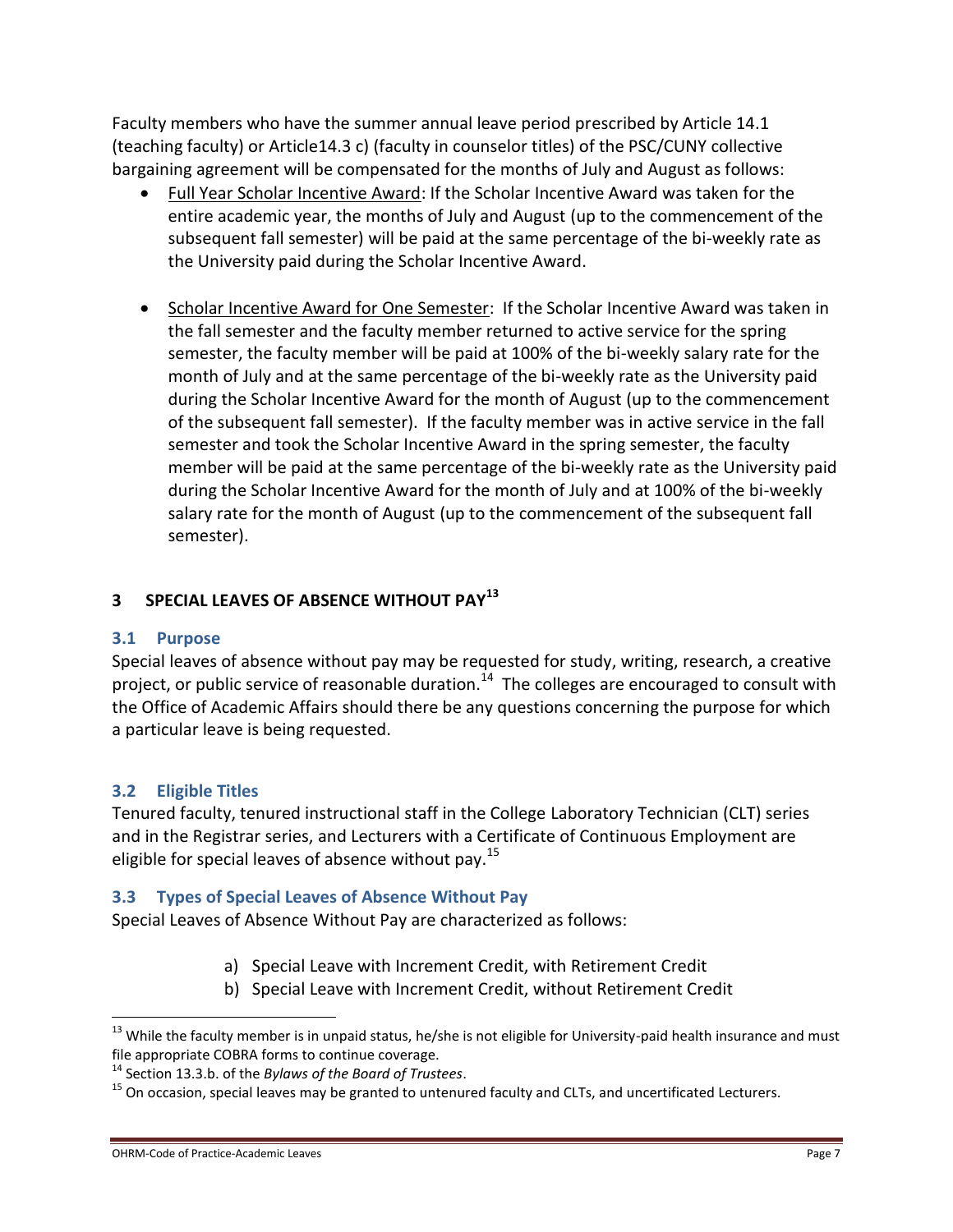- c) Special Leave without Increment Credit, with Retirement Credit
- d) Special Leave without Increment Credit, without Retirement Credit

Retirement service credit does not apply to employees in the Optional Retirement Program (TIAA/CREF), which bases the retirement benefit on annual contributions rather than on years of service. In limited circumstances, retirement service credit for the period of a special leave without pay or an authorized leave without pay may be recommended to TRS or ERS. The recommendation to the pension system is advisory only and is generally limited to employees in Tier I or, to a lesser extent, in Tier II of TRS or ERS.

As a general rule, no increment credit should be awarded for special leaves without pay or authorized leaves without pay of one year or longer. The president may, however, recommend such credit, subject to approval by the Board of Trustees, if the leave is being taken for a project of academic, scholarly or public importance that brings honor and recognition to the college.<sup>16</sup>

# **3.4 Duration**

Generally, special leaves of absence without pay are granted for a full academic year, although leaves for one semester may be granted. The President may approve a leave through a second consecutive year. However, a special leave of absence without pay for a third consecutive year requires the Chancellor's express approval. An application for a special leave beyond two consecutive years must be submitted to the Office of Academic Affairs for approval.

# **3.5 Review Procedures**

A University application is submitted to the Department Personnel and Budget committee, or its equivalent. The applicant fills out the first part of the form, explaining in detail the purpose for which the leave is requested and signing an acknowledgement of the terms on which the leave would be granted. The chairperson of the department completes the second part of the form, indicating how the department will arrange for academic work to be done during the faculty member's leave and attesting to the positive recommendation of the Department Personnel & Budget Committee. The Chair of the College-wide Personnel & Budget Committee completes the third part of the form, attesting to that committee's approval of the leave and stating whether retirement and increment credit should be recommended. Finally, the President, or the President's designee, signs the application to indicate his/her approval. The President may confer with Vice Presidents, Deans, or other campus executives before making a recommendation. Approval by the Chancellor is required only for applications for a third consecutive special leave of absence without pay or a third consecutive partial leave with partial pay.

All special leaves of absence without pay are subject to approval by the Board of Trustees via the Chancellor's University Report. The colleges are responsible for ensuring that the leaves that they approve are submitted to the Board of Trustees for approval via the Chancellor's University Report and are in accord with University policy and practices.

 $\overline{a}$ 

#### OHRM-Code of Practice-Academic Leaves **Page 8** and the property of Page 8 and the Page 8 and the Page 8 and the Page 8

<sup>16</sup> *Bylaws*, Section13.3.b.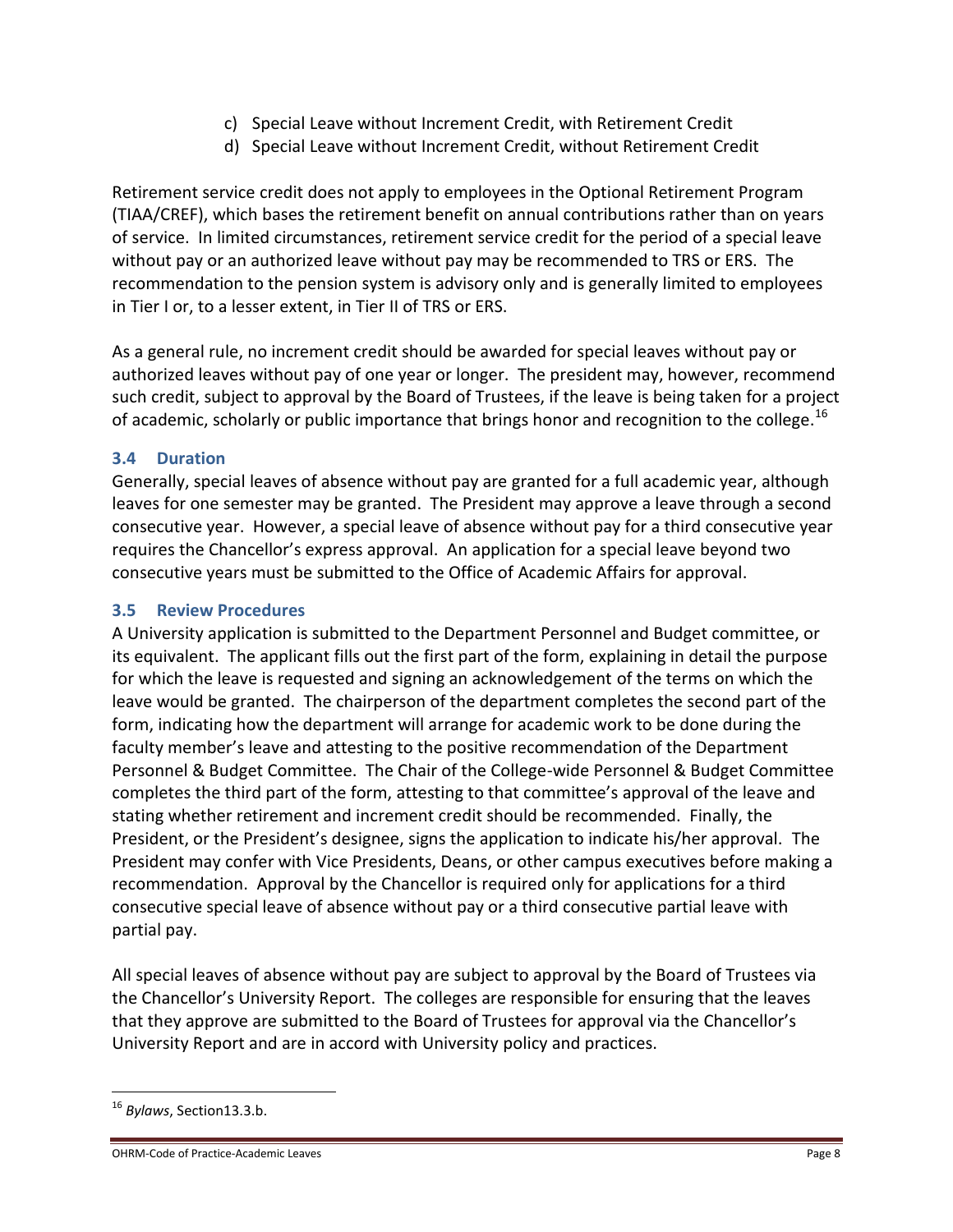## **3.6 Effect on Service Credit Toward Tenure or a Certificate of Continuous Employment**

A special leave of absence without pay represents a break in service towards the achievement of tenure or a Certificate of Continuous Employment (for a lecturer).

## **3.7 Calendar**

Special leaves of absence without pay conform to the following schedule.

- Leave for the Full Academic Year: The leave begins on the third day, excluding Saturday and Sunday, preceding August 30 and ends on the day before the beginning of the following Fall semester (that is, the leave ends at the close of business on the fourth day preceding the following August 30, excluding Saturday and Sunday).
- Leave for the Fall semester: The leave begins on the third day, excluding Saturday and Sunday, preceding August 30 and ends on January 31 or the day before the first day of classes of the spring semester (whichever is earlier).
- Leave for the Spring semester: The leave begins on February 1 or the first day of classes in the Spring semester (whichever is earlier) and ends on June 30.

## **3.8 Summer Compensation**

Faculty members who have the summer annual leave period prescribed by Article 14.1 (teaching faculty) or Article14.3 c) (faculty in counselor titles) of the PSC/CUNY collective bargaining agreement will be compensated during the months of July and August as follows:

A full year special leave of absence without pay: The months of July and August (up to the commencement of the subsequent fall semester) will be unpaid. While the faculty member is in unpaid status, he/she is not eligible for University-paid health insurance and must file appropriate COBRA forms to continue coverage.

A one-half year special leave of absence without pay: If the special leave of absence without pay was taken during one semester and the faculty member provided active service in the other semester, the faculty member will be paid during the months of July and August (up to the date of the commencement of the subsequent fall semester) at 50% of the bi-weekly salary rate, thereby retaining health insurance coverage for both months.

### **4 Partial Leaves with Partial Pay**

### **4.1 Purposes**

Partial leaves with partial pay are granted for special projects, such as writing a book, when the leave would be to the mutual benefit of both the faculty member and the college. It is expected that partial leaves of absence with partial pay will be granted in rare and unusual circumstances, *i.e.*, infrequently.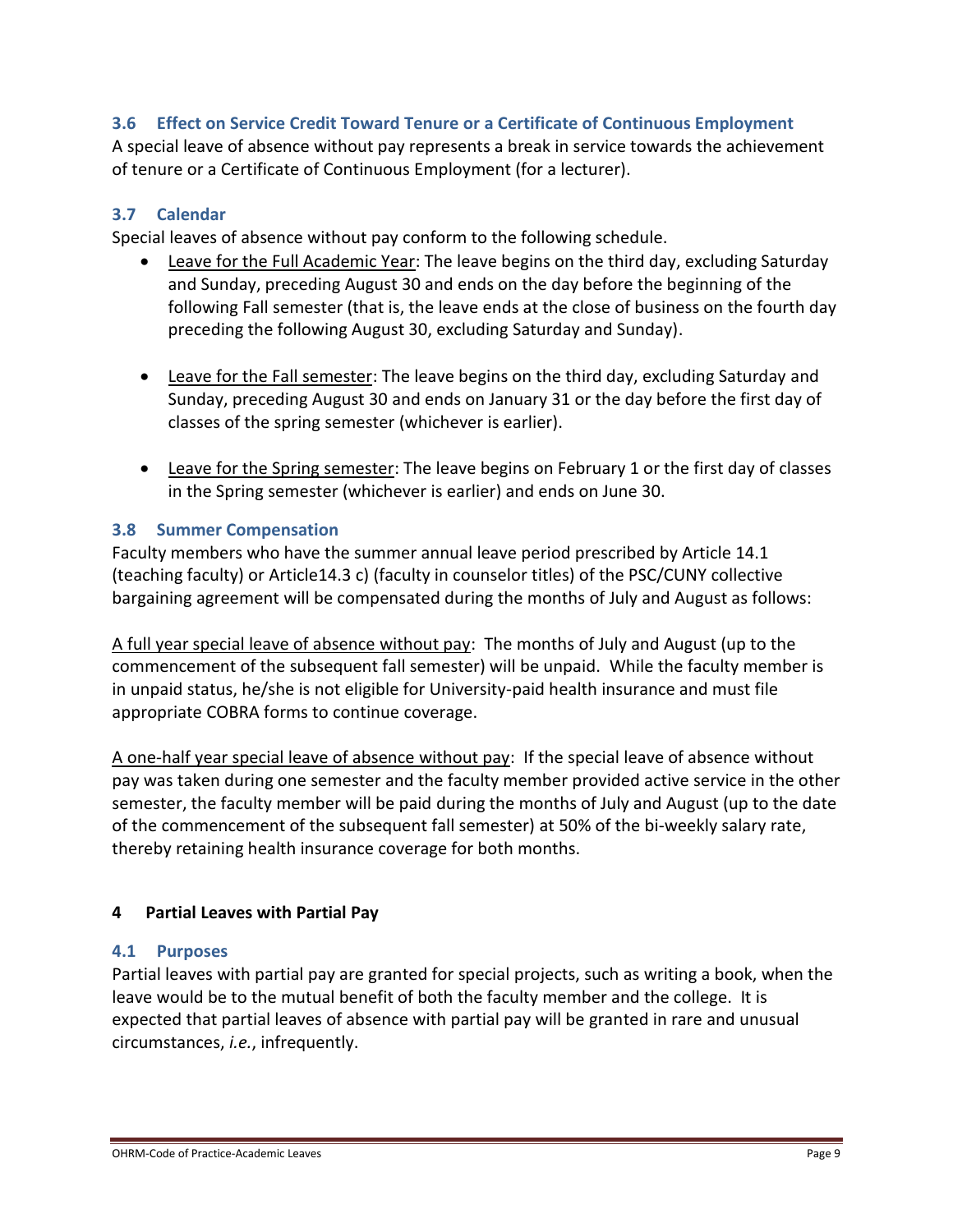A partial leave with partial pay releases a faculty member from a percentage of his/her teaching responsibilities, with a corresponding reduction in salary, but does not relieve the faculty member of any other responsibilities.

# **4.2 Eligible Titles**

Faculty in the following titles with teaching workloads<sup>17</sup> are eligible for a partial leave with partial pay:

- Assistant Professor, Associate Professor, and Professor,
- Assistant Medical Professor (Basic Sciences), Associate Medical Professor (Basic Sciences), Medical Professor (Basic Sciences), Assistant Medical Professor (Clinical), Associate Medical Professor (Clinical), and Medical Professor (Clinical),
- Law School Assistant Professor, Law School Associate Professor, Law School Professor, Law School Library Assistant Professor, Law School Library Associate Professor, Law School Library Professor,
- Lecturers, and
- Instructors.

Tenure is not required.

## **4.3 Duration**

Generally, partial leaves with partial pay are granted for a full academic year, although leaves for one semester may be granted. The president may approve a leave through a second consecutive academic year, but a third consecutive year would require the prior approval of the Chancellor. An application for a partial leave with partial pay beyond two consecutive years must be submitted to the Office of Academic Affairs for approval before it is entered on the Chancellor's University Report.

### **4.4 Review Procedures**

A University application is submitted to the Department Personnel and Budget committee, or its equivalent. The applicant fills out the first part of the form, explaining in detail the purpose for which the leave is requested and signing an acknowledgement of the terms on which the leave would be granted. The chairperson of the department completes the second part of the form, indicating how the department will arrange for academic work to be done during the faculty member's leave and attesting to the positive recommendation of the Department Personnel & Budget Committee. The Chair of the College-wide Personnel & Budget Committee completes the third part of the form, attesting to that committee's approval of the leave. Finally, the President, or the President's designee, signs the application to indicate his/her approval. The President may confer with Vice Presidents, Deans or other campus executives before making a recommendation. Approval by the Chancellor is required only for applications for a third consecutive partial leave with partial pay.

 $17$  Since the partial leave with partial pay involves a reduction in teaching workload, faculty assigned as counselors or as librarians are not eligible for partial leaves with partial pay.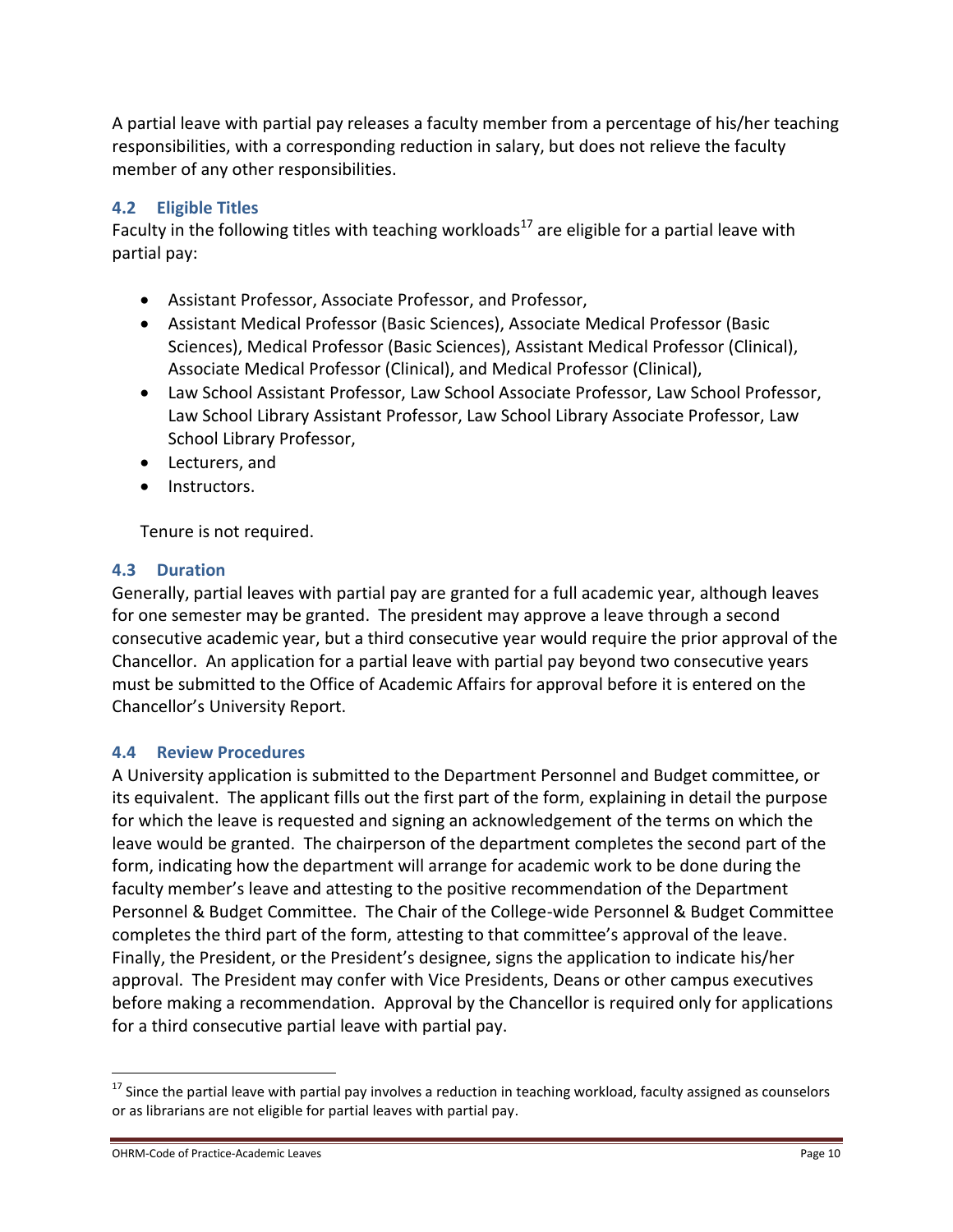All partial leaves of absence with partial pay are subject to approval by the Board of Trustees via the Chancellor's University Report. The colleges are responsible for ensuring that the leaves that they approve are submitted to the Board of Trustees for approval via the Chancellor's University Report and are in accord with University policy and practices.

# **4.5 Effect on Service Credit Toward Tenure, a Certificate of Continuous Employment, or a 13.3.b. Appointment**

A partial leave with partial pay represents a break in service towards tenure or a Certificate of Continuous Employment (for a lecturer). An instructor who receives a partial leave with partial pay is still limited to five appointments in the title and will not be eligible for a Certificate of Continuous Employment pursuant to Section 12.6 of the PSC/CUNY collective bargaining agreement.

# **4.6 Calendar**

Partial Leaves of Absence with Partial Pay conform to the following schedule.

- Leave for the Full Academic Year: The leave begins on the third day, excluding Saturday and Sunday, preceding August 30 and ends on the day before the beginning of the following Fall semester (that is, the leave ends at the close of business on the fourth day preceding the following August 30, excluding Saturday and Sunday).
- Leave for the Fall semester: The leave begins on the third day, excluding Saturday and Sunday, preceding August 30 and ends on January 31 or the day before the first day of classes of the spring semester (whichever is earlier).
- Leave for the Spring semester: The leave begins on February 1 or the first day of classes in the Spring semester (whichever is earlier) and ends on June 30.

# **4.7 Retirement Credit and Increment Credit**

# **4.7.1 Retirement Credit**

Retirement service credit does not apply to employees in the Optional Retirement Program (TIAA/CREF), which bases the retirement benefit on annual contributions rather than on years of service. Retirement service credit for a partial leave with partial pay is determined by the particular retirement system, *i.e.*, New York City Teachers Retirement System (TRS) or New York City Employees Retirement System (ERS).

# **4.7.2 Increment Credit**

Faculty on partial leaves with partial pay receive increment credit.

# **4.8 Compensation**

A faculty member who takes a partial leave of absence with partial pay will have his/her biweekly salary rate reduced by the same percentage as his/her teaching workload is reduced during the period of the leave. For example, a faculty member who would ordinarily have taught 12 classroom contact hours during the fall semester, but who is only teaching 6 classroom contact hours pursuant to a partial leave of absence without pay, would be compensated at 50% of the bi-weekly rate during that semester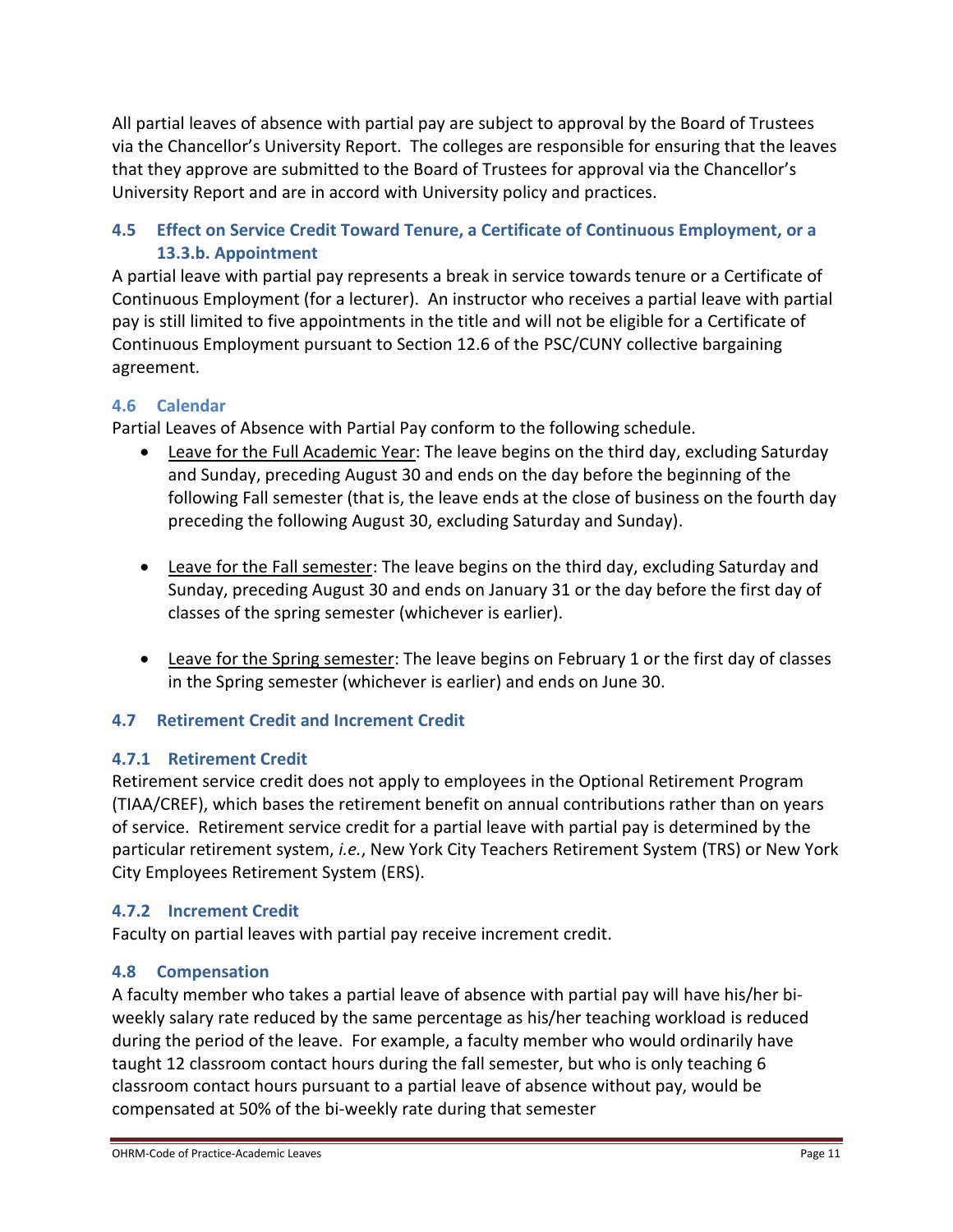Faculty members who have the summer annual leave period prescribed by Article 14.1 (teaching faculty) or Article 14.3 c) (faculty in counselor titles) of the PSC/CUNY collective bargaining agreement will be compensated for the months of July and August as follows:

- Full Year Partial Leave with Partial Pay: If the partial leave with partial pay was taken for the entire academic year, the months of July and August (up to the commencement of the subsequent fall semester) will be paid at the same percentage of the bi-weekly rate as the University paid during the partial leave with partial pay.
- Partial Leave With Partial Pay for One Semester: If the partial leave with partial pay was taken in the fall semester and the faculty member returned to active service for the spring semester, the faculty member will be paid at 100% of the bi-weekly salary rate for the month of July and at the same percentage of the bi-weekly rate as the University paid during the partial leave with partial pay for the month of August (up to the commencement of the subsequent fall semester). If the faculty member was in active service in the fall semester and took the partial leave with partial pay in the spring semester, the faculty member will be paid at the same percentage of the bi-weekly rate as the University paid during the partial leave with partial pay for the month of July and at 100% of the bi-weekly salary rate for the month of August (up to the commencement of the subsequent fall semester).

# **5 PROFESSIONAL REASSIGNMENT LEAVES IN THE LIBRARIES**

### **5.1 Purposes**

Professional reassignment leaves are granted to members of the instructional staff who serve in the libraries to permit them to engage in research, scholarly writing, and other recognized professional activities that enhance their contribution to the University. There is a goal of 50 such leaves University-wide during each year (September 1 through August 31).

# **5.2 Eligibility**

Only members of the instructional staff who serve in the libraries are eligible for these leaves.

# **5.3 Duration**

 $\overline{a}$ 

The professional reassignment leave is not to exceed five weeks, which need not be consecutive.

### **5.4 Review Procedures**

A University application is submitted to the Department Personnel and Budget committee, or its equivalent. Professional reassignment leaves are subject to approval by the personnel and budget committee of the library and appropriate college-wide committees<sup>18</sup> and must be submitted to the Board of Trustees for approval via the Chancellor's University Report.

<sup>18</sup> Pursuant to the *Mbugua Arbitration*, approval by the President is not required.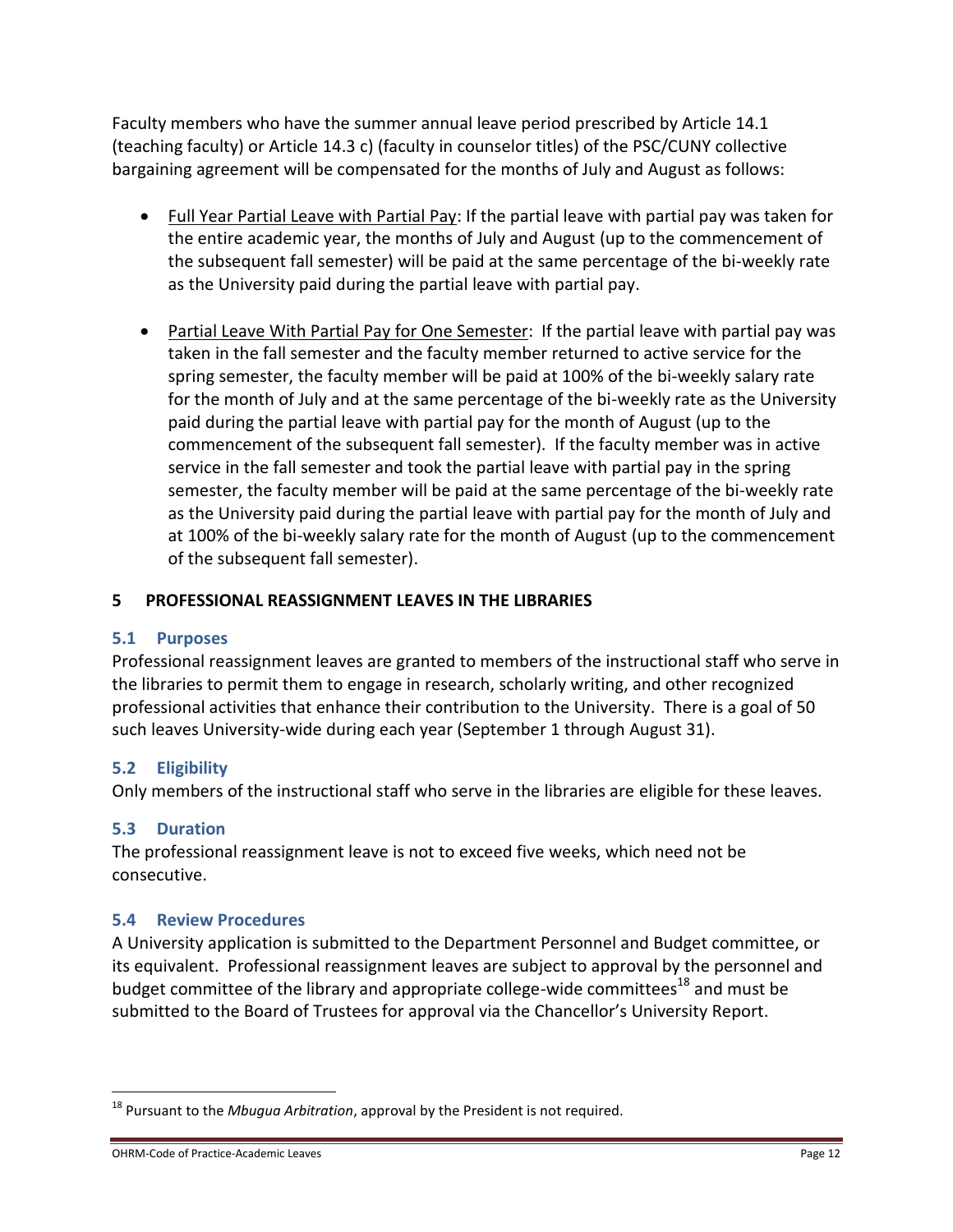## **5.5 Compensation**

During the period of the professional reassignment leave, the instructional staff member is paid at 100% of the bi-weekly salary rate.

## **6 Other Authorized Leaves Without Pay**

## **6.1 Purposes**

These are extraordinary leaves, which should be very rare and only recommended by the President for valid purposes that are not covered by other leave categories. As in the case of special leaves of absence without pay, they may not be taken to assume a tenure track position or an administrative position at another institution of higher learning.

## **6.2 Duration**

Although there is no stated maximum duration for authorized leaves without pay, because of their extraordinary nature, they should be scrutinized carefully both as to purpose and duration.

## **6.3 Effect on Service Credit Toward Tenure, a Certificate of Continuous Employment, or a 13.3.b. Appointment**

An authorized leave of absence without pay represents a break in service toward tenure, a certificate of continuous employment (for a lecturer) or a 13.3.b. appointment (for a HEO) in the same manner as special leaves of absence without pay.

### **6.4 Summer Compensation**

A full year authorized leave of absence without pay: The months of July and August (up to the commencement of the subsequent fall semester) will be unpaid. While the faculty member is in unpaid status, he/she is not eligible for University-paid health insurance and must file appropriate COBRA forms to continue coverage.

A one-half year authorized leave of absence without pay: If the authorized leave of absence without pay was taken during one semester and the faculty member provided active service in the other semester, the faculty member will be paid during the months of July and August (up to the date of the commencement of the subsequent fall semester) at 50% of the bi-weekly salary rate, thereby retaining health insurance coverage for both months.

# **7 ACADEMIC LEAVES AND MULTIPLE POSITIONS**

While on leave the faculty member is expected to devote his/her time and energy to the purposes for which the leave was granted. As a general rule, employment within or outside of the University during leaves is prohibited, unless such involvement is integral to the purpose for